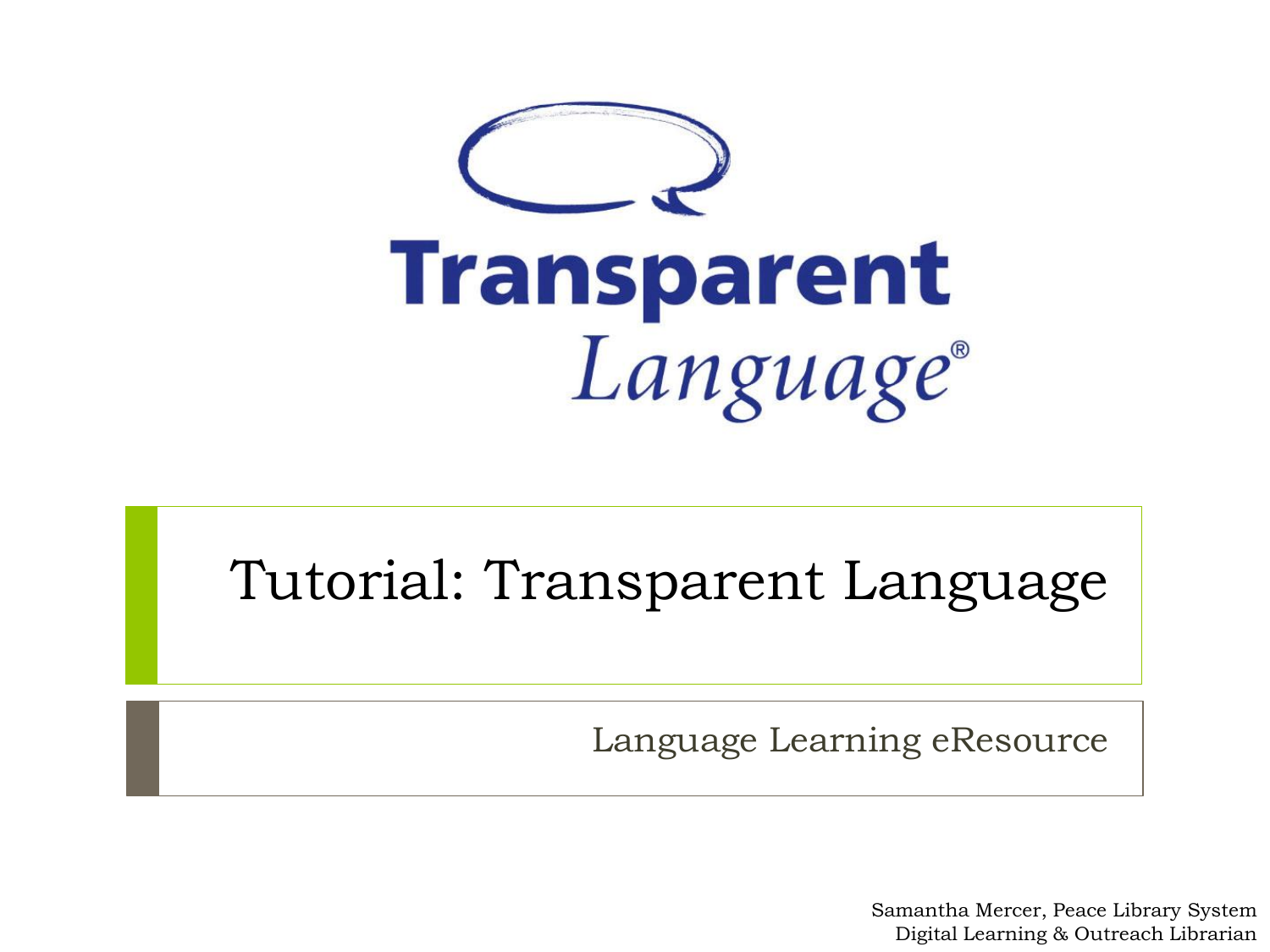# Transparent Language



- **Transparent Language offers over 100 language courses** for patrons to use on their browser or the mobile app.
- Courses taught focus on grammar and pronunciation among other things.
- ▶ You can take as many courses as you like and do them when it is most convenient for you.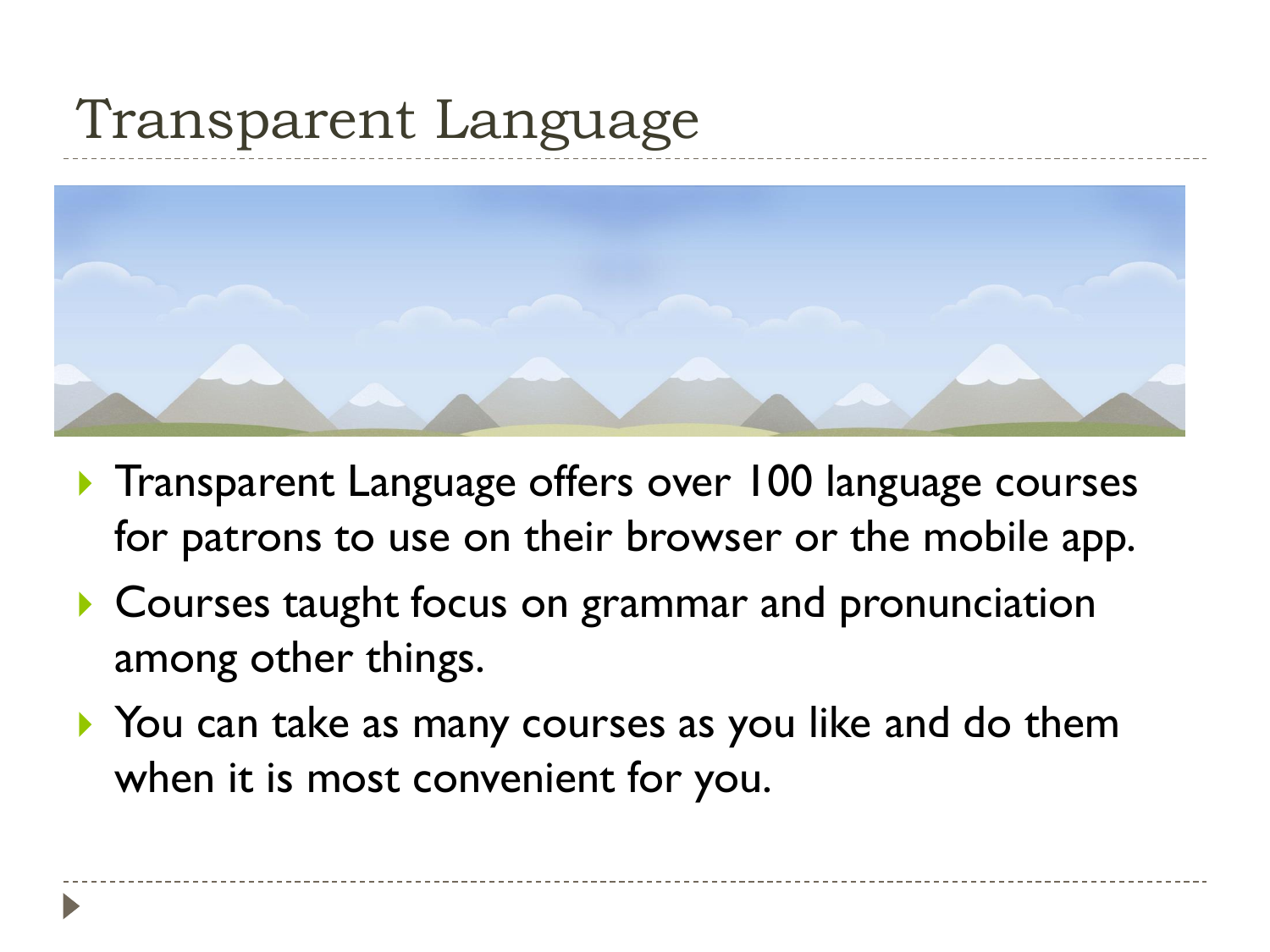# Devices & Apps

- **The Transparent Language** app allows you to download lessons and use them when not connected to the internet.
- ▶ Once you launch a language course in your browser, select the "Go Mobile" button on the top right to get the login credentials for the app

| iPad 全                                                           | 91%                  |                   |                         |                                         |                                                                  |                        |  |
|------------------------------------------------------------------|----------------------|-------------------|-------------------------|-----------------------------------------|------------------------------------------------------------------|------------------------|--|
| $\equiv$ $\supset$<br>LEARNING                                   | Learning Canadian  ~ |                   |                         |                                         | SMERCE -                                                         | (2)<br>≝               |  |
| MY LEARNING PATH                                                 |                      | <b>前CLEAR ALL</b> |                         | <b>LEARNED</b>                          |                                                                  | <b>VIEW</b>            |  |
| $\mathbb{H} \subset \mathsf{Welcome}$                            |                      |                   |                         | You have 24 stale vocab items. Refresh! |                                                                  |                        |  |
| Category: Welcome Lesson                                         |                      | <b>LEARN</b>      | $\overline{\mathbf{v}}$ | <b>REFRESH ALL</b>                      |                                                                  | 00024                  |  |
| 03 - Quick Start!<br>$\text{C}$<br>Category: Quick Start         |                      | LEARN             |                         |                                         |                                                                  |                        |  |
| $\lim_{n \to \infty} 04 -$ Quick Start!<br>Category: Ouick Start |                      | LEARN             | v                       | 49<br>25 <sub>o</sub>                   |                                                                  | 24 stale               |  |
| 05 - Quick Start!<br>$\mathbb{R}$ Category: Quick Start          |                      | LEARN             | ₩                       | $\alpha$<br>Start                       |                                                                  | Today                  |  |
| 06 - Quick Start!<br>$\ddot{a} \odot$<br>Category: Quick Start   |                      | <b>LEARN</b>      | v                       | <b>PRACTICE</b>                         |                                                                  |                        |  |
| 07 - Quick Start!<br>$\ddot{=}$<br>Category: Quick Start         |                      | LEARN             | w                       | Preview It                              | o Listening o Reading o Speaking o Writing<br>Recognize & Say It | Recognize & Write It   |  |
| 08 - Quick Start!<br>ä<br>Category: Quick Start                  |                      | LEARN             | v                       | Produce & Say It                        | Produce & Write It                                               | Pronunciation Practice |  |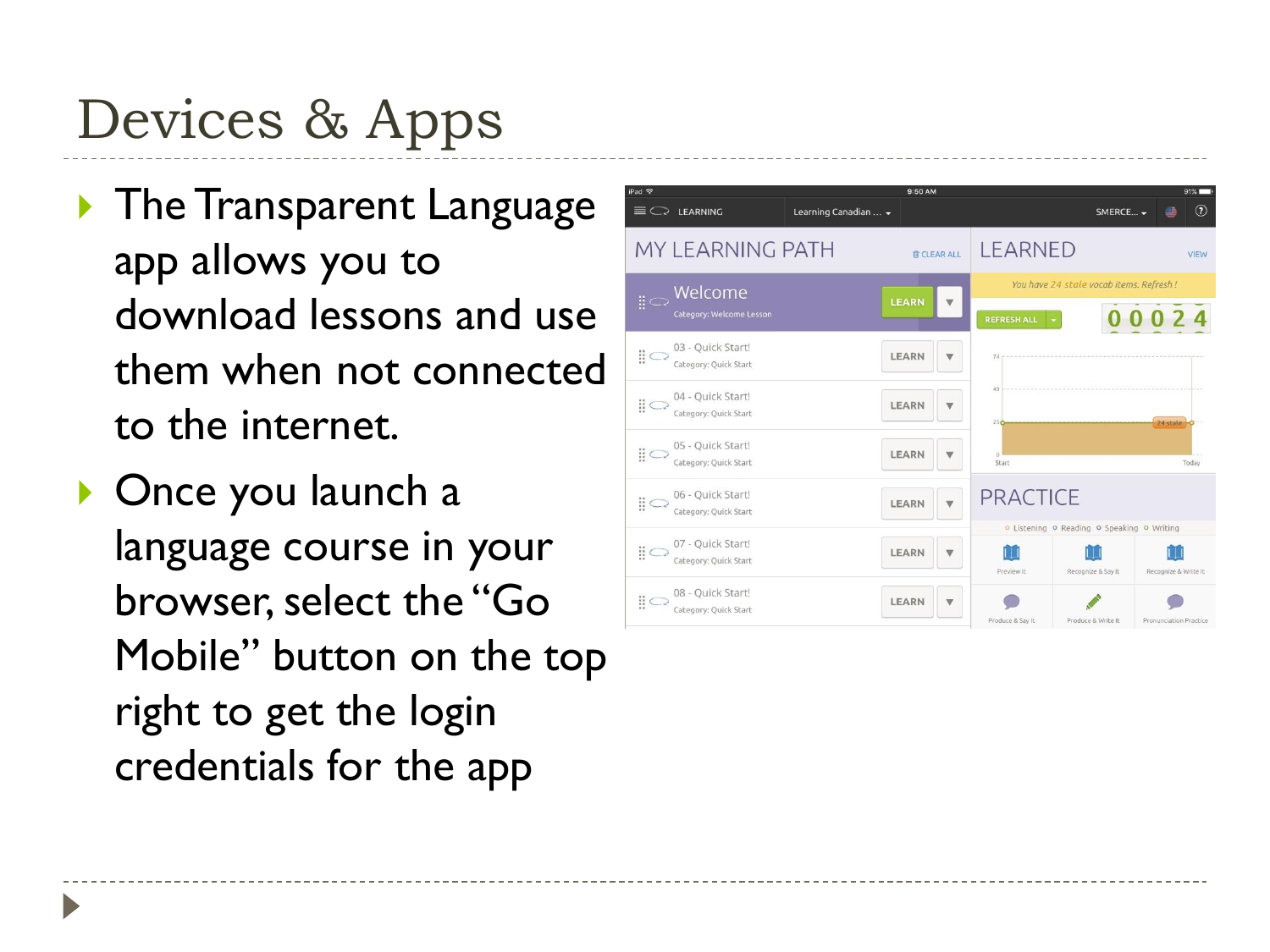# Using Transparent Language

 $\blacktriangleright$  The first time you login, you will see a list of all the language courses offered. After you have begun a course, you will be brought directly to that course when you login.

#### CHOOSE A LANGUAGE TO LEARN A Search

| Afrikaans            | Cree                  | Hebrew           | Malagasy               | Somali               |
|----------------------|-----------------------|------------------|------------------------|----------------------|
| Albanian             | Croatian              | <b>Hindi</b>     | Malay                  | Spanish              |
| Altai                | Czech                 | Hmong            | Maori                  | 2 dialects available |
| Amharic              | <b>Dakota</b>         | Hungarian        | Mirandese              | Swahili              |
| Arabic               | 2 dialects available  | Icelandic        | Mongolian              | Swedish              |
| 4 dialects available | Danish                | Indonesian       | <b>Nahuatl</b>         | Tagalog              |
| Armenian             | Dari                  | Irish            | Nogai                  | Tajiki               |
| Azerbaijani          | Denesuline            | Italian          | Norwegian              | Tamil                |
| <b>Balinese</b>      | Dutch                 | <b>J</b> apanese | Oii-Cree               | Thai                 |
| Baluchi              | English               | Kalmyk           | Ojibwe                 | Turkish              |
| <b>Bambara</b>       | Esperanto             | Kazakh           | 3 dialects available   | Turkmen              |
| <b>Bashkir</b>       | Estonian              | Kituba           | Pashto                 | Tuvan                |
| Belarusian           | Farsi                 | Koasati          | Polish                 | <b>Ukrainian</b>     |
| Bengali              | Finnish               | Korean           | Portuguese             | Urdu                 |
| <b>Bosnian</b>       | French                | Kurdish          | 2 dialects available   | Uzbek                |
| <b>Breton</b>        | 2 dialects available  | Latin            | Punjabi                | 2 dialects available |
| Bulgarian            | Georgian              | Latvian          | Quechua                | <b>Vietnamese</b>    |
| <b>Buriat</b>        | German                | Lithuanian       | Romanian               | Welsh                |
| Cambodian            | Greek                 | Luxembourgish    | Russian                | Wolof                |
| (Khmer)              | <b>Haitian Creole</b> | Macedonian       | <b>Scottish Gaelic</b> | Yoruba               |
| Chechen              | Hausa                 |                  | Serbian                | Zulu                 |
| Chinese              | Hawaiian              |                  | Slovak                 |                      |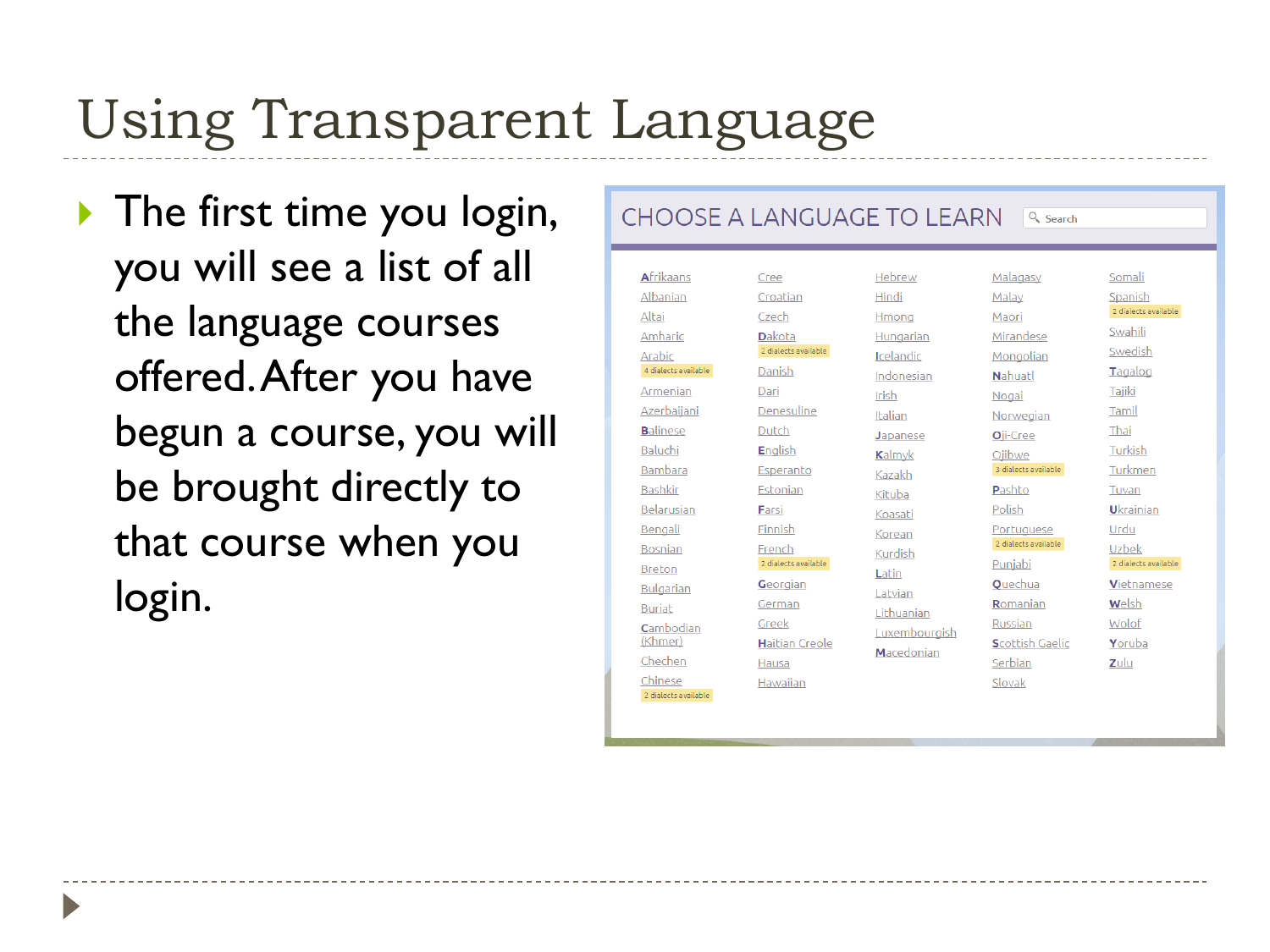# Language Courses

**Language courses** will look something like this! Just select "Learn" at the very first lesson and work your way through.

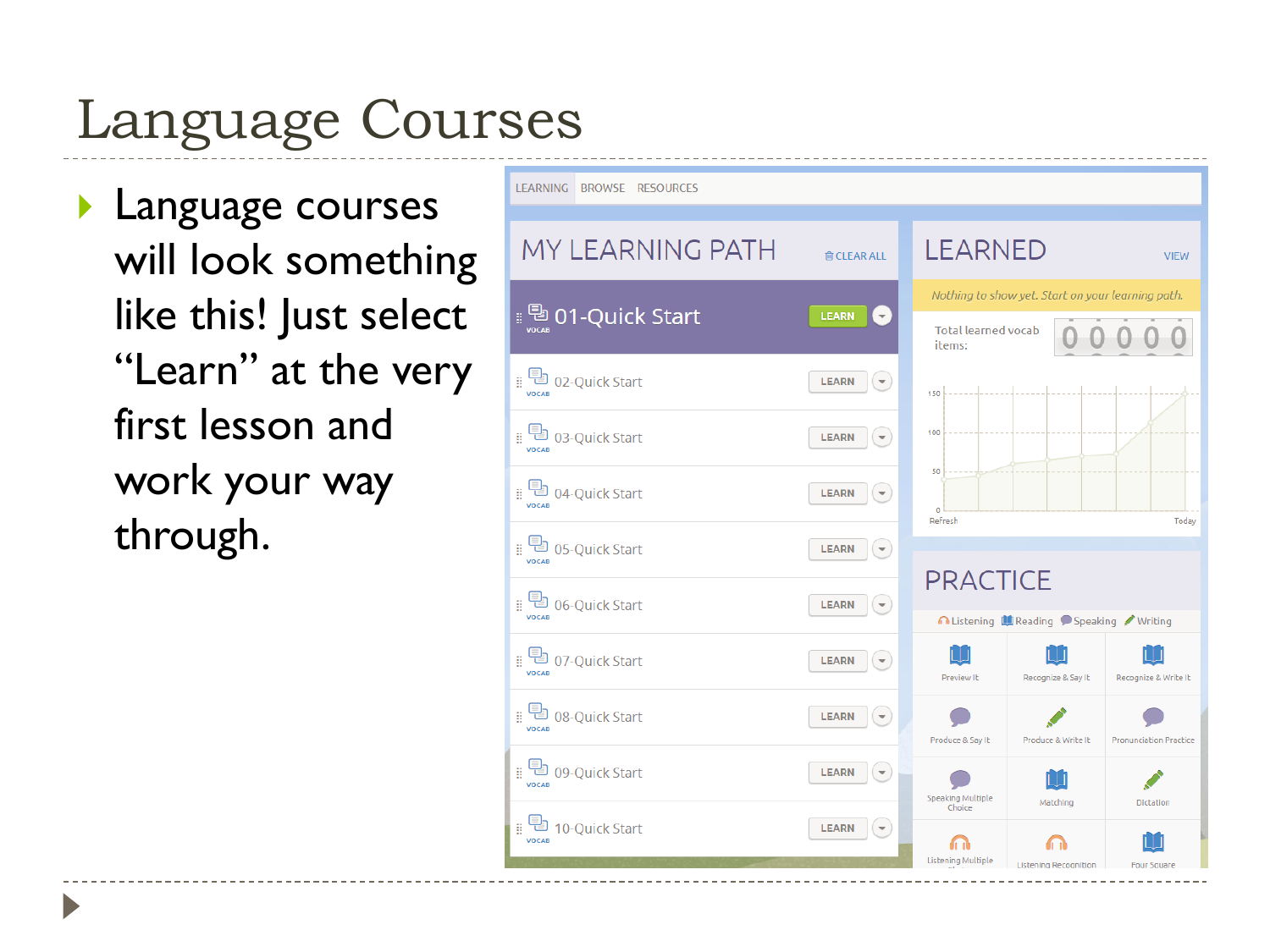# Switching Language Course

- ▶ You can switch to a different language course you have begun by selecting "Learning [language] for [native language] speakers."
- ▶ You can delete any course that you have started from this menu by selecting the "x"